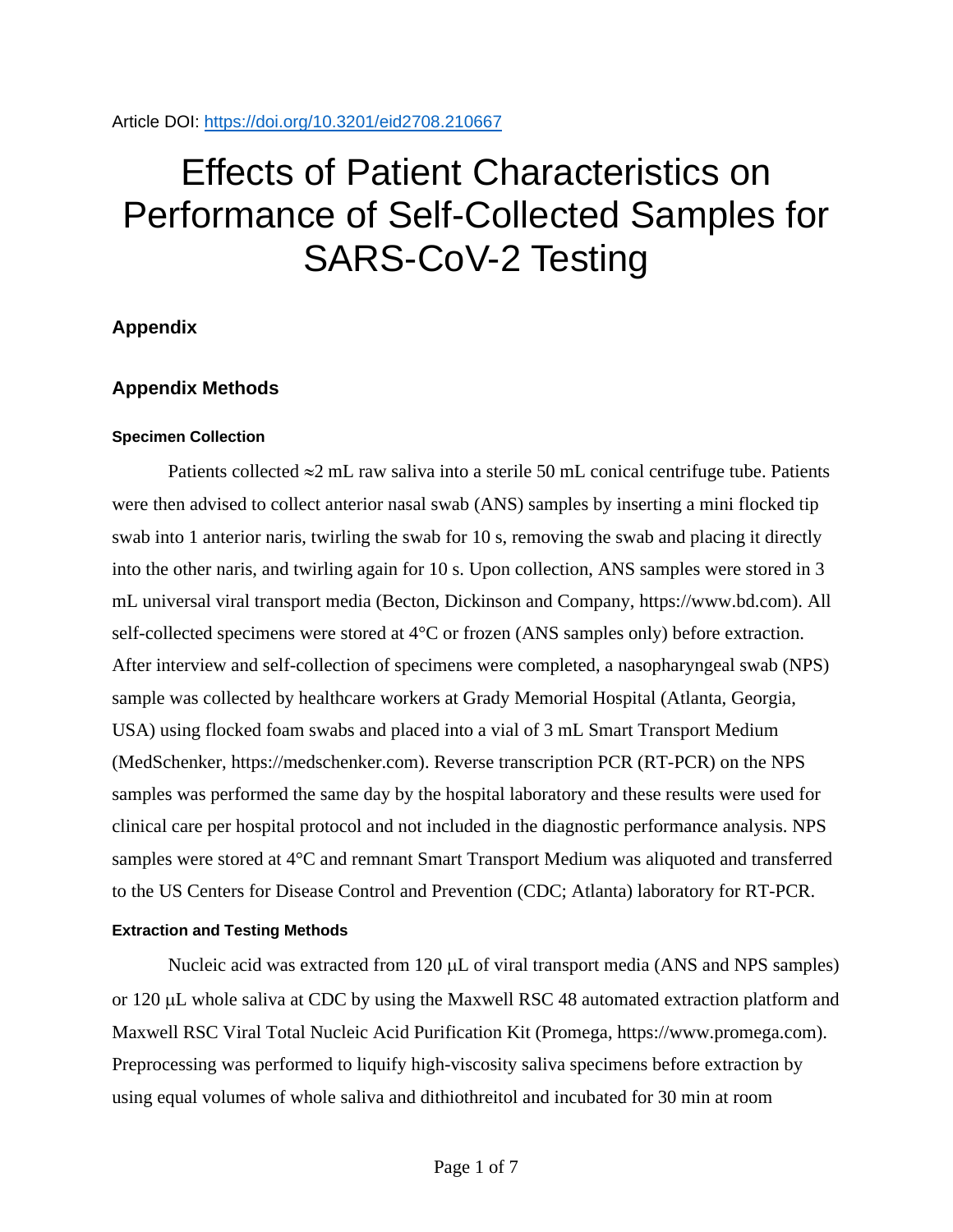temperature. RNA was eluted into 75  $\mu$ L of nuclease-free water and a 5  $\mu$ L sample was tested by using the CDC 2019-nCoV Real-Time Reverse transcriptase PCR Diagnostic Panel according to the emergency use authorization instructions for use (IFU) (*1*,*2*). Samples with amplification (cycle threshold <40) of both N1 and N2 gene targets were considered positive, amplification of only 1 N gene target was inconclusive, and amplification of neither N gene target was negative. Lower cycle threshold values represent higher viral RNA concentration. Some NPS aliquots from the hospital were stored outside of the IFU requirements (samples were stored at 4°C for >72 h after collection). Although stability of severe acute respiratory syndrome coronavirus 2 (SARS-CoV-2) RNA has been demonstrated at 4°C in universal viral transport media for up to 14 days for other RT-PCR assays (*3*,*4*), an analysis excluding NPS aliquots stored outside of IFU requirements was performed to ensure storage conditions did not influence the findings.

#### **Symptom Group and Clinical Case Definitions**

Respiratory symptoms were defined as any of the following: runny nose/congestion, sore throat (upper respiratory); or cough, shortness of breath/difficulty breathing, wheezing, and chest pain (lower respiratory). Nonrespiratory symptoms were defined as any of the following: fever (measured or subjective), muscle/body aches, headache, chills, fatigue, loss of smell, loss of taste, nausea, vomiting, and diarrhea. COVID-19–like symptoms were defined as fever (measured or subjective) and cough or shortness of breath/difficulty breathing (*5*). Council of State and Territorial Epidemiologists clinical criteria for COVID-19 reporting was defined as any of the following: cough, shortness of breath/difficulty breathing, new smell disorder, or new taste disorder or  $\geq$  2 of the following: fever (measured or subjective), chills, myalgia, headache, sore throat, nausea or vomiting, diarrhea, fatigue, or congestion/runny nose (*6*). Influenza-like illness was defined as measured fever and cough or sore throat (*5*). The World Health Organization defines acute respiratory infection as any shortness of breath/difficulty breathing, cough, sore throat, or congestion/runny nose (*7*).

## **Appendix Results**

#### **Storage Requirement Analysis**

Among 1,006 patients with NPS RT-PCR results, 64 NPS samples did not meet the IFU storage requirement of 4°C for <72 h from collection. These 64 specimens were received and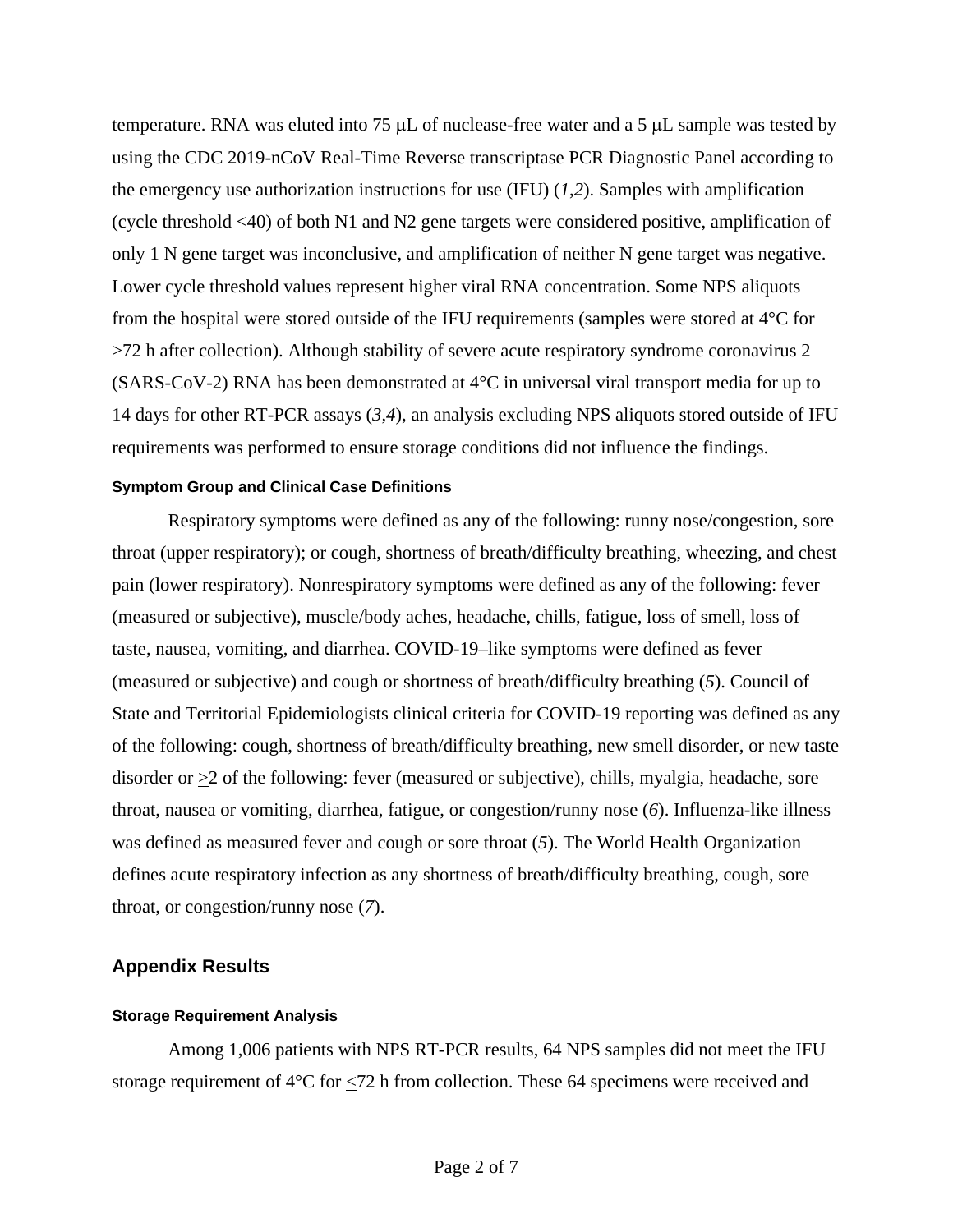tested a median of 4 d after collection (range 4–5 d). The overall sensitivity of ANS samples compared with NPS samples was 59% (95% CI 47%–70%); excluding the specimens that did not meet storage requirements slightly changed the sensitivity (58%; 95% CI 46%–69%). The overall sensitivity of saliva samples compared with NPS samples was 68% (95% CI 55%–78%); excluding the specimens that did not meet storage requirements slightly changed the sensitivity point estimate (67%; 95% CI 54–78). There was no change in specificity. Among those with an RT-PCR result from Grady Memorial Hospital  $(n = 983)$ , there was no difference in NPS result concordance of CDC RT-PCR results with Grady RT-PCR results among those that did not meet the storage requirement and those that did meet the storage requirement (61/62, 98.4% vs. 907/921,  $98.5\%$ ;  $p = 1.0$  by Fisher exact test).

#### **Sensitivities of Various Sample Types Compared with Any Positive Result**

Because NPS samples do not detect all SARS-CoV-2 infections, we reran the sensitivity analysis with a combined variable for any positive result from ANS, saliva, or NPS samples as the comparator. We calculated sensitivity and 95% CI of self-collected specimens within patient characteristic subgroups to evaluate how patient differences might affect specimen performance. We determined statistically significant sensitivity differences between overall and subgroups using a 1-sample, 2-way test of proportions ( $p<0.05$ ). Among 1,076 per-protocol patients, 85 (7.9%) had >1 ANS, saliva, or NPS sample test positive for SARS-CoV-2. Among 1,063 participants with a definitive ANS sample result, ANS sample sensitivity compared with any positive was 56% (95% CI 45–67) (Appendix Table). Compared with the ANS versus NPS sample analysis, the only change in statistical significance was the sensitivity among those reporting symptom onset 3–7 d before enrollment was not significantly different than the overall sensitivity. Among 989 participants with a definitive saliva sample result, sensitivity of saliva compared to any positive result was 70% (95% CI 59–80). Compared with the saliva versus NPS sample analysis, the only change in statistical significance was the sensitivity among those with a previous positive result was not significantly different than the overall sensitivity. Among 1,075 participants with a definitive ANS or saliva sample result, sensitivity of self-collected combination compared to any positive was 73% (95% CI 62–82). Compared with the selfcollected combination versus NPS sample analysis, the only change in statistical significance was the sensitivity among those reporting symptom onset 3–7 d before enrollment was not significantly different than the overall sensitivity.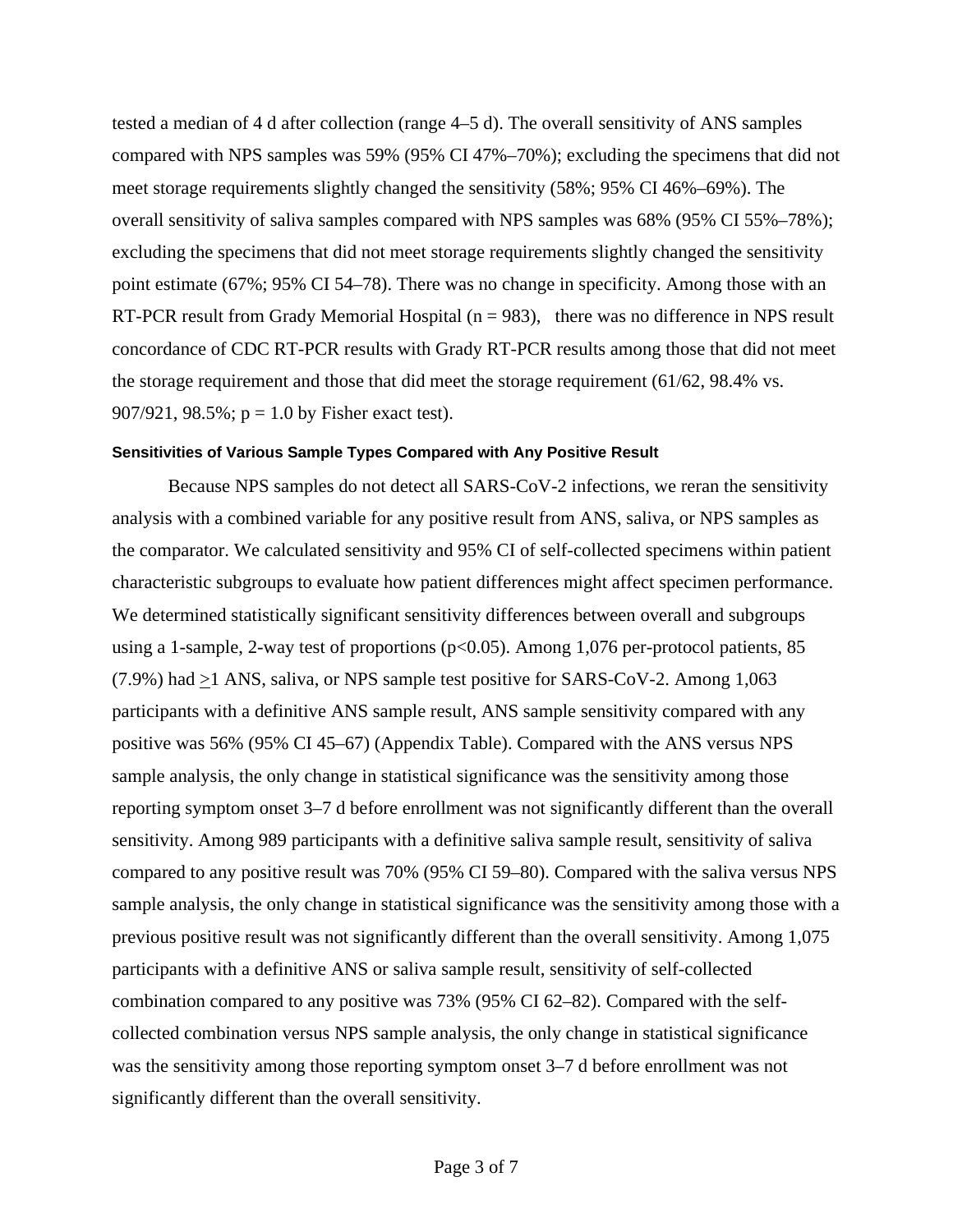#### **References**

- 1. Lu X, Wang L, Sakthivel SK, Whitaker B, Murray J, Kamili S, et al. US CDC real-time reverse transcription PCR panel for detection of severe acute respiratory syndrome coronavirus 2. Emerg Infect Dis. 2020;26:1654–65. [PubMed](https://www.ncbi.nlm.nih.gov/entrez/query.fcgi?cmd=Retrieve&db=PubMed&list_uids=32396505&dopt=Abstract) <https://doi.org/10.3201/eid2608.201246>
- 2. United States Food and Drug Administration. Emergency use authorization: CDC 2019-nCoV Real-Time RT-PCR Diagnostic Panel. 2020 [cited 2021 Mar 2]. https://www.fda.gov/media/134919/download
- 3. Rogers AA, Baumann RE, Borillo GA, Kagan RM, Batterman HJ, Galdzicka MM, et al. Evaluation of transport media and specimen transport conditions for the detection of SARS-CoV-2 by use of real-time reverse transcription-PCR. J Clin Microbiol. 2020;58:e00708–20. [PubMed](https://www.ncbi.nlm.nih.gov/entrez/query.fcgi?cmd=Retrieve&db=PubMed&list_uids=32341141&dopt=Abstract) <https://doi.org/10.1128/JCM.00708-20>
- 4. Kim N, Kwon A, Roh EY, Yoon JH, Han MS, Park S-W, et al. Effects of storage temperature and media/buffer for SARS-CoV-2 nucleic acid detection. Am J Clin Pathol. 2021;155:280–5. [PubMed](https://www.ncbi.nlm.nih.gov/entrez/query.fcgi?cmd=Retrieve&db=PubMed&list_uids=33067995&dopt=Abstract) <https://doi.org/10.1093/ajcp/aqaa207>
- 5. Boehmer TK, DeVies J, Caruso E, van Santen KL, Tang S, Black CL, et al. Changing age distribution of the COVID-19 pandemic—United States, May–August 2020. MMWR Morb Mortal Wkly Rep. 2020;69:1404–1409.
- 6. Council of State and Territorial Epidemiologists. Update to the standardized surveillance case definition and national notification for 2019 novel coronavirus disease (COVID-19). 2020 [cited 2021 Jan 29]. https://cdn.ymaws.com/www.cste.org/resource/resmgr/ps/positionstatement2020/Interim-20-ID-02\_COVID-19.pdf
- 7. World Health Organization. RSV surveillance case definitions. 2020 [cited 2021 January 29]. https://www.who.int/influenza/rsv/rsv\_case\_definition/en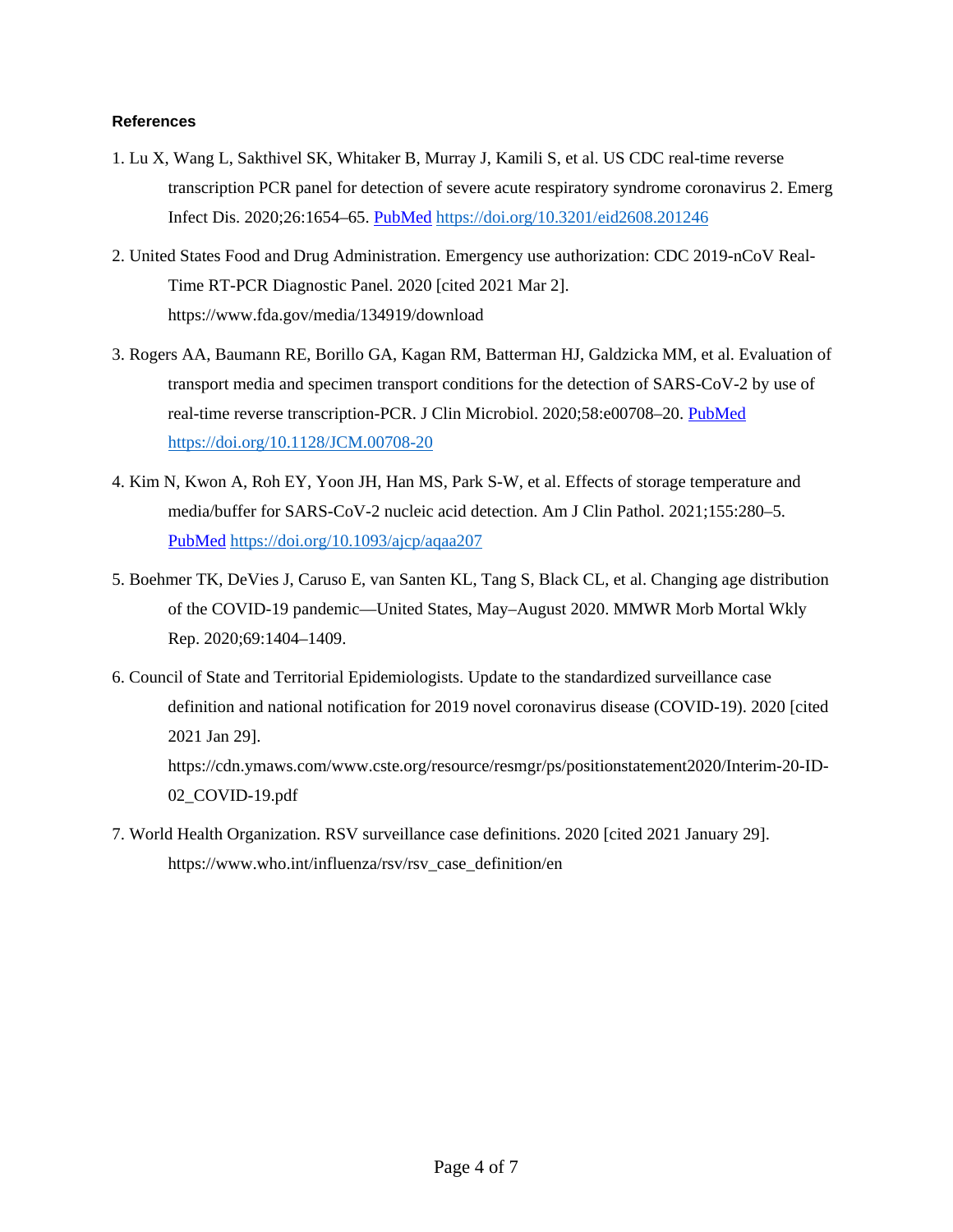|                                       |                            | Sensitivity, % (95% CI)+ |                             |
|---------------------------------------|----------------------------|--------------------------|-----------------------------|
| Characteristic                        | Anterior nasal swab sample | Saliva sample            | Self-collected combination‡ |
| Total                                 | 56 (45-67)                 | 70 (59-80)               | 73 (62-82)                  |
| Sex                                   |                            |                          |                             |
| F                                     | $50(34-66)$                | 68 (49 - 83)             | 70 (53 - 83)                |
| M                                     | $61(45 - 76)$              | 72 (56–85)               | 76 (60-87)                  |
| Age, y                                |                            |                          |                             |
| $18 - 29$                             | 67 (30 - 93)               | 86 (42 – 100)            | 89 (52-100)                 |
| $30 - 39$                             | 43 (18–71)                 | 58 (28 - 85)             | 57 (29-82)                  |
| $40 - 49$                             | 44 (22-69)                 | $67(41 - 87)$            | 68 (43-87)                  |
| $50 - 59$                             | $67(43 - 85)$              | 89 (67-99)               | 86 (64-97)                  |
| >60                                   | 59 (36-79)                 | 56 (31–78)               | 68 (45 - 86)                |
| Race/ethnicity                        |                            |                          |                             |
| Black, non-Hispanic                   | $60(48 - 72)$              | 75 (62-85)               | 77 (66-87)                  |
| Hispanic/Latino                       | $25(3 - 65)$               | $25(3-65)$               | $25(3-65)$                  |
| White, non-Hispanic                   | $67(9 - 99)$               | 100 (16-100)             | 100 (29-100)                |
| Chronic medical conditions            |                            |                          |                             |
| 0                                     | 73 (50-89)                 | 85 (62-97)               | $83(61-95)$                 |
| $\geq$ 1                              | $51(37-64)$                | 65 (50–78)               | 69 (56-81)                  |
| Body mass index§                      |                            |                          |                             |
| Underweight                           | $33(1-91)$                 | $0(0-84)$                | $33(1-91)$                  |
| Normal weight                         | $67(41 - 87)$              | 69 (41-89)               | 74 (49–91)                  |
| Overweight                            | 56 (31-78)                 | 69 (41-89)               | 72 (47-99)                  |
| Obese                                 | 55 (39-70)                 | 77 (61-89)               | 77 (62-89)                  |
| Reason for visit                      |                            |                          |                             |
| COVID-19 concern                      | 59 (41–75)                 | 77 (58-90)               | 79 (62-91)                  |
| No COVID-19 concern, but chief        |                            |                          |                             |
| complaint included COVID-19-like      |                            |                          |                             |
| symptoms                              | 68 (46-85)                 | 82 (60-95)               | $81(61-93)$                 |
| Preoperative requirements or          |                            |                          |                             |
| admission to labor and delivery unit  | $25(1 - 81)$               | $25(1 - 81)$             | $25(1-81)$                  |
| Other reasons                         | 43 (22 – 66)               | 56 (31–78)               | $62(38-82)$                 |
| Known close contact                   |                            |                          |                             |
| Yes                                   | 53 (29 - 76)               | 73 (45–92)               | 74 (49–91)                  |
| Yes, ≤14 d since most recent          | 70 (35–93)                 | 83 (36-100)              | 80 (44 - 97)                |
| exposure                              |                            |                          |                             |
| No                                    | 58 (44 - 71)               | 69 (54 - 81)             | 72 (58–83)                  |
| Unknown                               | 50 (16–84)                 | 75 (35-97)               | 78 (40-97)                  |
| Reported a previous positive COVID-19 |                            |                          |                             |
| test                                  |                            |                          |                             |
| Yes                                   | $7(0-34)$                  | $50(21 - 79)$            | 43 (18–71)                  |
| No                                    | 66 (53-77)                 | 74 (62–84)               | 79 (68–88)                  |
| COVID-19 symptom status               |                            |                          |                             |
| Always asymptomatic                   | $36(11-69)$                | 50 (19-81)               | $55(23-83)$                 |
| Currently asymptomatic                | $50(16-84)$                | 71 (29–96)               | $62(24 - 91)$               |
| Currently symptomatic                 | $60(47 - 72)$              | 74 (60–84)               | 77 (65-87)                  |
| Days since symptom onset¶             |                            |                          |                             |
| $0 - 2$                               | 74 (49-91)                 | 72 (47-90)               | 79 (54-94)                  |
| $3 - 7$                               | 74 (54-89)                 | 86 (65-97)               | 89 (72-98)                  |
| 8–14                                  | 33 (10–65)                 | 73 (39-94)               | 67 (35-90)                  |
| $>15$                                 | $0(0-60)$                  | $50(7-93)$               | $50(7-93)$                  |
| Current individual symptoms¶          |                            |                          |                             |
| Fever, measured                       | 93 (68–100)                | 83 (52-98)               | 93 (68-100)                 |
| Fever, subjective                     | 69 (48 - 86)               | 77 (55-92)               | $81(61 - 93)$               |
| Cough                                 | 62 (47–76)                 | 82 (67-93)               | 85 (71-94)                  |
| Shortness of breath or difficulty     |                            |                          |                             |
| breathing                             | 56 (38-72)                 | 76 (58-89)               | 78 (62-90)                  |
| Fatigue                               | 60 (44 - 74)               | 78 (62-89)               | 78 (64-89)                  |
| Muscle or body aches                  | 64 (46-79)                 | 79 (61–91)               | 81 (65-92)                  |
| Headaches                             | $60(41 - 77)$              | 72 (53-87)               | 74 (55-88)                  |
| New loss of taste                     | 73 (50-89)                 | 74 (49–91)               | 77 (55-92)                  |
| New loss of smell                     | 70 (46-88)                 | 83 (59-96)               | 85 (62-97)                  |
| Sore throat                           | $50(25 - 75)$              | 67 (38-88)               | 69 (41-89)                  |
| Congestion or runny nose              | 72 (51-88)                 | $83(61-95)$              | 84 (64–95)                  |
| Nausea                                | 57 (34–78)                 | 76 (53-92)               | 77 (55–92)                  |
| Vomiting                              | $60(15-95)$                | 67 (22-96)               | 67 (22-96)                  |
| Diarrhea                              | 46 (19–75)                 | 83 (52-98)               | 85 (55 - 98)                |
| Current symptom groups¶               |                            |                          |                             |
| Respiratory symptoms                  | $61(47 - 74)$              | 77 (62-88)               | 80 (67-90)                  |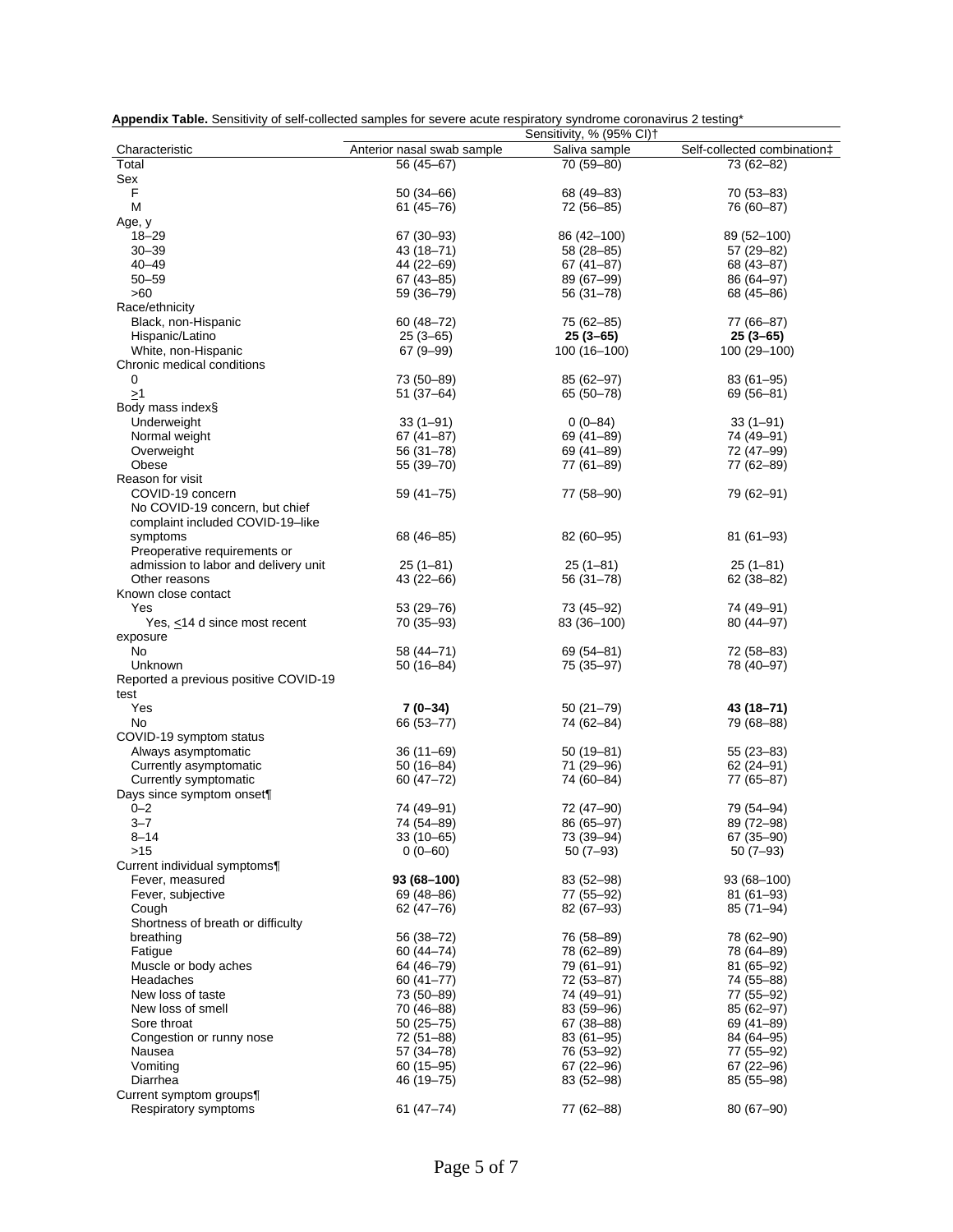|                                        |                            | Sensitivity, % (95% CI) <sup>+</sup> |                                         |
|----------------------------------------|----------------------------|--------------------------------------|-----------------------------------------|
| Characteristic                         | Anterior nasal swab sample | Saliva sample                        | Self-collected combination <sup>±</sup> |
| Upper respiratory symptoms             | $61(42 - 78)$              | 75 (56-90)                           | 77 (59-90)                              |
| Lower respiratory symptoms             | $61(46 - 75)$              | 79 (63-90)                           | 82 (69-91)                              |
| Nonrespiratory symptoms                | $61(47 - 73)$              | 75 (61-86)                           | 78 (66-88)                              |
| Upper respiratory and loss of taste or |                            |                                      |                                         |
| smell                                  | 69 (39-91)                 | 75 (43 - 95)                         | 77 (46-95)                              |
| Gastrointestinal symptoms              | 54 (33-74)                 | 79 (58–93)                           | 80 (59-93)                              |
| Nonrespiratory symptoms excluding      |                            |                                      |                                         |
| loss of taste or smell                 | 62 (49 - 75)               | 76 (61-87)                           | 79 (66, 89)                             |
| Nonconstitutional symptoms             | 44 (14–79)                 | $62(24-91)$                          | 67 (30-93)                              |
| Common case definitions¶               |                            |                                      |                                         |
| COVID-19-like symptoms                 | 71 (49-87)                 | 80 (56-94)                           | 83 (63-95)                              |
| COVID-19#                              | $60(47 - 72)$              | 75 (62-86)                           | 79 (66-88)                              |
| Influenza-like illness                 | 91 (59-100)                | 89 (52-100)                          | 91 (59-100)                             |
| Acute respiratory infection**          | $60(46 - 74)$              | 77 (62-88)                           | $80(66 - 89)$                           |

\*COVID-19, coronavirus disease. Boldface type indicates values that are significantly different (p<0.05) than overall sensitivity values, according to a 1-sample test of proportions.

†Using CDC 2019-nCoV Real-Time Reverse Transcriptase PCR Diagnostic Panel (*2*). Results in comparison with all positive samples. Anterior nasal swab and saliva samples were self-collected; nasopharyngeal samples were collected by healthcare workers.

‡Self-collected combination reflects >1 positive result in a patient's paired anterior nasal swab and saliva samples.

§Calculated using self-reported height and weight.

¶Among currently symptomatic participants.

#According to definition established by the Council of State and Territorial Epidemiologists (*6*).

\*\*According to definition established by the World Health Organization (*7*).